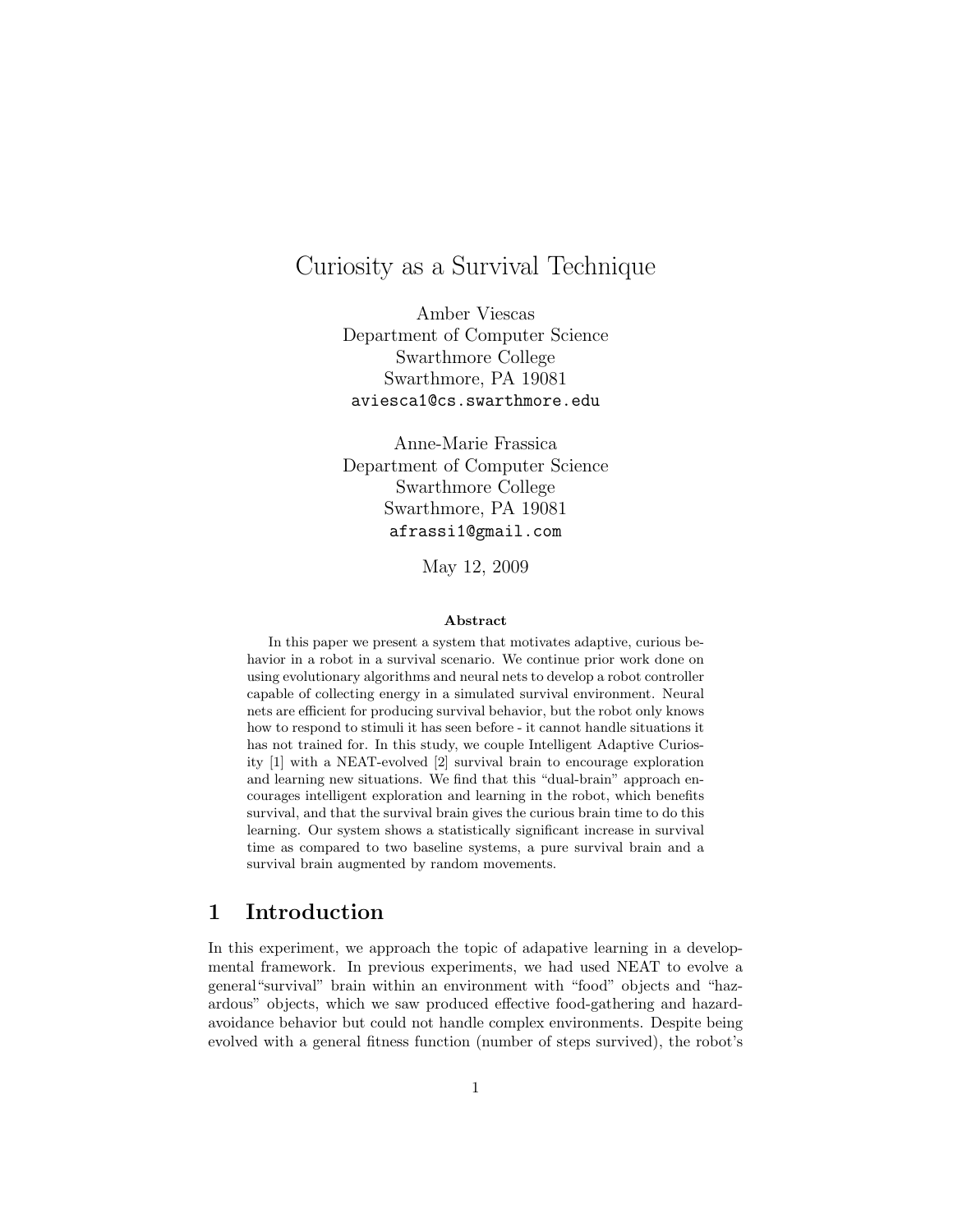behavior was simplistically task-oriented, and in a scenario in which food was not immediately available, the robot had difficulty adapting. We now seek to produce self-motivated behavior and to evaluate its contribution to the success of a robot in an environment with rewards, hazards, and learning scenarios. The current experiment supplements the survival brain with an artifical curiosity mechanism and tests the resulting "dual-brain" in a variable environment where more food can be discovered through curiosity. We adapt a system of Intelligent Adaptive Curiosity [1] (IAC) to our task in order to produce this behavior, and we find that curiosity does not always kill the cat - in fact it is beneficial in the survival scenario. Our test environment simulates a world with food for energy, hazards that randomly hurt or help the robot, and objects that produce predictable and random effects. Robots are evaluated on their ability to survive by collecting energy.

In the Related Work section we review briefly the literature on the evolution of neural networks, as well as fitness functions and design choices, and we discuss the IAC approach to developmental learning. In the Experiments section, we describe the environment and "dual-brain" system in detail, our hypotheses, and the baseline tests to which we compare our outcomes. In the Results section we provide a qualitative and quantitative discussion of these experiments, and lastly, we discuss the relevance of our results to the literature.

### 2 Related Work

The present work seeks to produce food-gathering and danger-avoidance behavior in a simulated robot through both an evolved brain and IAC. We capitalize on previous work for the structure of our approach - in the overall definition of the fitness of each evolved robot-controller, the method used to evolve them, and the implementation of curiosity.

Previous efforts have shown value of letting a robot design its own solution to a task. Floreano and Mondada [3] worked on evolving a Khepera robot to locate and navigate to a battery charger. They discover that allowing a fitness function to develop naturally produces better behavior than trying to define a specific function for the task. Their solutions show that pre-determining a complex fitness function is not helpful to the evolutionary process, which, biologically, is in fact based on the most general fitness function of all - survival.

In prior research, we used an implementation of NEAT to produce successful food-gathering and hazard-avoidance behavior in our robot. The NEAT algorithm [2] describes a complexifying approach to evolution. The topology of a neural network is allowed to mutate incrementally in hopes of building a search space that is appropriate for the task, rather than guessing at this design a priori. For the simple task of survival in the environment shown in Figure 1, where green lights allow the robot to survive longer, red lights hurt survival chances, and fitness is defined as the length of time survived, about 20 generations of NEAT could produce a simple neural network to solve the task, such as Figure 2, or a very complex one (with no benefit to behavior), in Figure 3.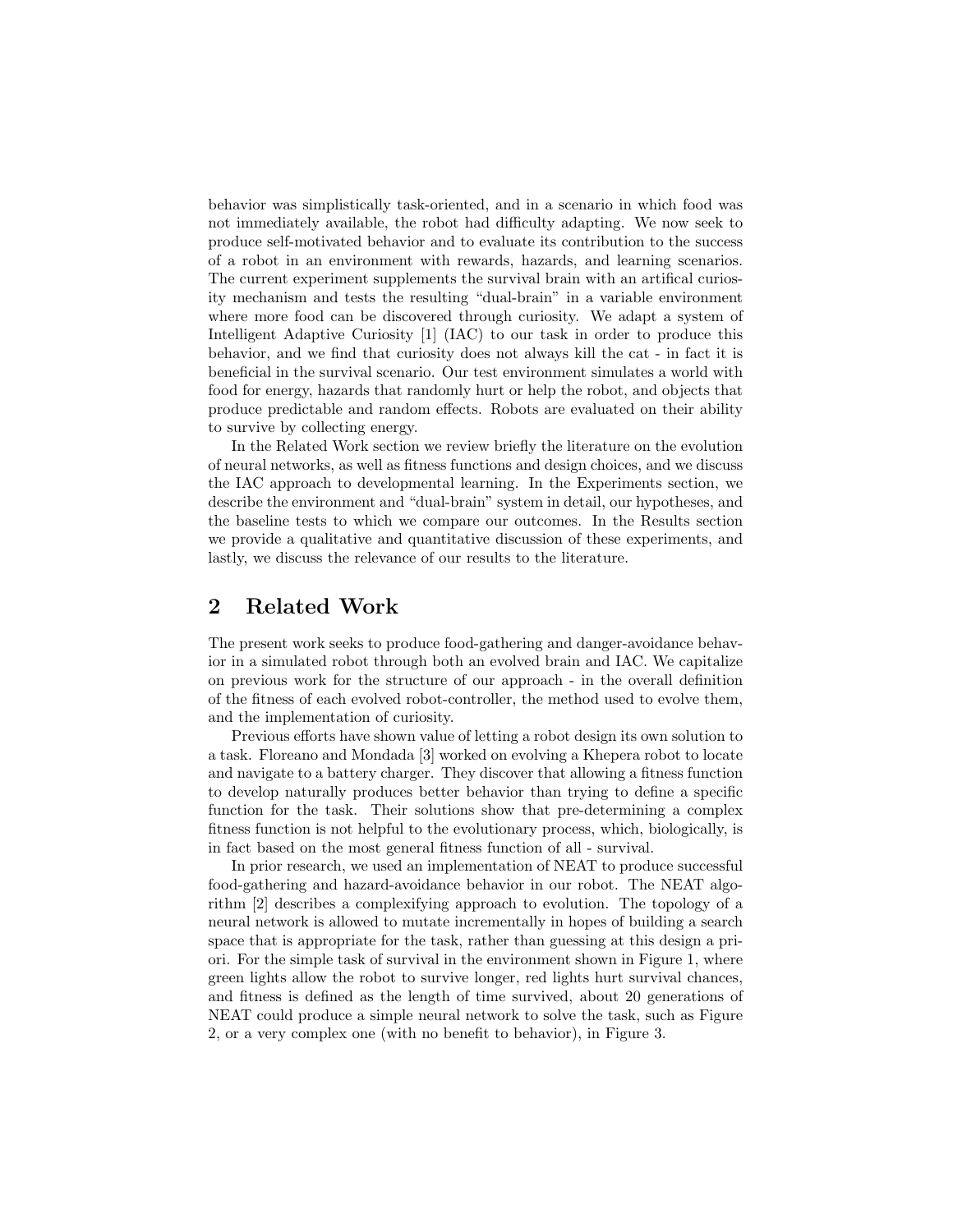

Figure 1: Simple Survival Environment



Figure 2: Simple Evolved Network

In evaluating the efficacy of a NEAT-evolved brain for this task, we found the quantitative results encouraging; the robots survived longer with each generation and eventually all generally managed to find all the food and avoid an early death. But in the end, their behavior was boring - if the robot collected all the food in the environment, it merely sat in place. In this work we show how a method of implementing curiosity, IAC [2], can be used to produce selfmotivated exploratory behavior. IAC was developed by (Oudeyer et. al. 2007) as a method of implementing curiousity as a mode of development. The authors describe a system that separates the sensorimotor contexts (roughly, experiences of the robot) and tracks the robot's progressive ability to predict the result of moving within those regions. The system tries to keep the robot moving towards regions with high learning progress, i.e., where the robot is reducing its error in predicting sensor values based on motor actions in that region. The logical structure of the system is depicted in Figure 4.

At each time step, the new sensor values are input to the brain, which compares them to its prediction from the last step. It updates the error for the pertinent region and stores a new exemplar there as well. The learner for that region, called the expert, trains over this data continuously and is later called upon to make predictions for future sensor values and to choose a motor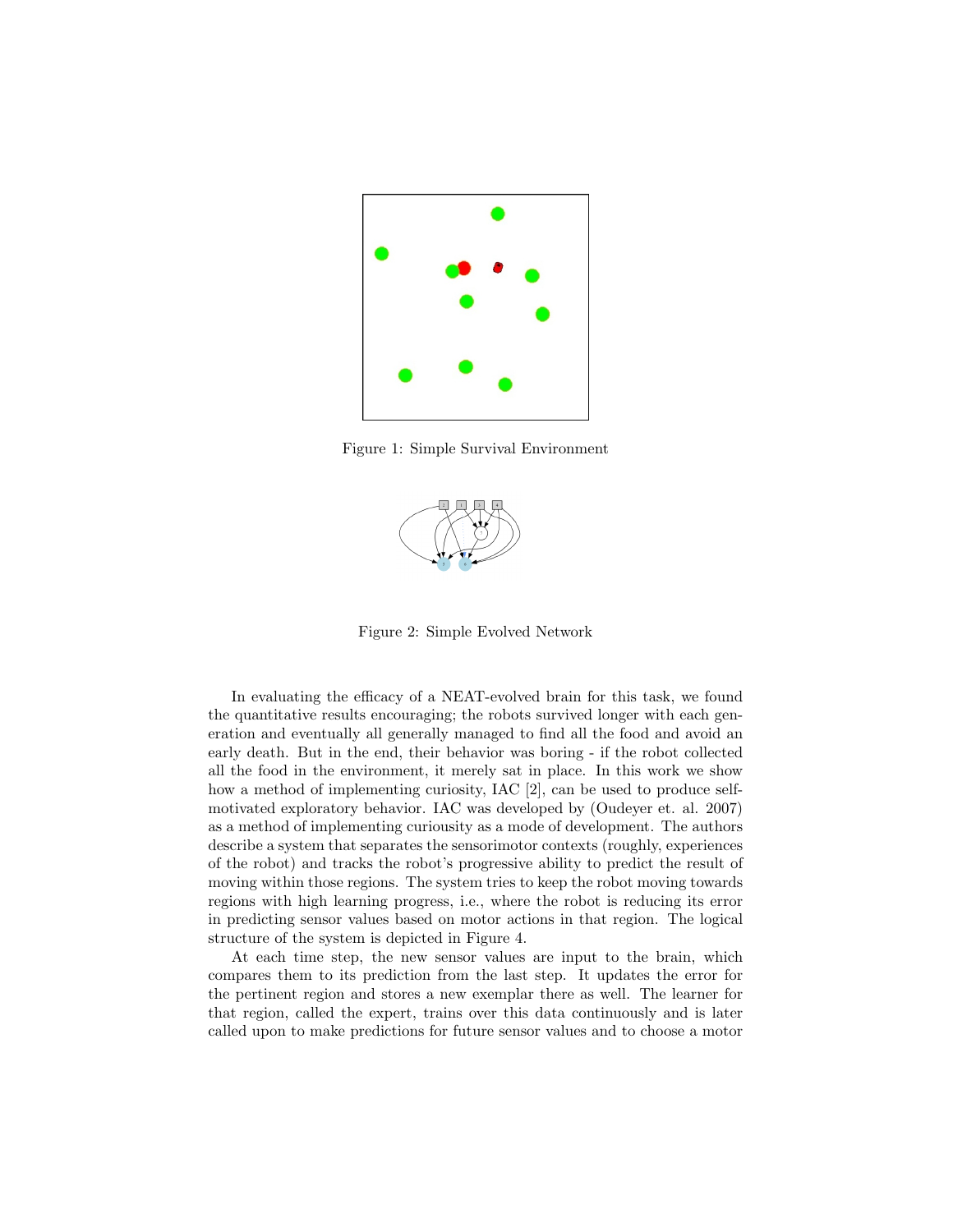

Figure 3: Complex Evolved Network

action. Then, the current sensor context is compared to past contexts seen, and the appropriate region is identified. The expert in that region, as mentioned above, both chooses the next motor outputs and makes a prediction based on the output chosen.

Building on this related work, we evaluate a "two-brain" system. The "survival" brain is developed through the NEAT process and does not evolve throughout our current experiment. The "curious" brain learns throughout the experiments we describe below. At each time step, our system decides which brain's output to send to the robot's motors. We describe this process in detail in the next section.

### 3 Experimental Setup

To test the effect of curiosity on survival, we allowed both the survival brain and the curious brain to control the robot per the method described below. We also set up two baseline experiments to serve as a benchmark for comparison. In all of experiments, the robots are evaluated on the number of time steps they survive.

### 3.1 Environment and Sensors

All experiments are run in a simulated environment within Pyrobot [4]. The environment is an open arena (no walls) with a configuration of lights in the center. The robot's start position is in the center of the lights, facing north, and the robot begins each trial with 100 energy points, which will allow it to survive initially for 100 time steps. There are three types of lights, and four instances of each type. Green lights signify food, or energy, and always give the robot 50 energy points and disappear on doing so. Red lights are hazards, as they randomly affect the robot's energy, increasing or decrementing it by some value within ten points. Blue lights represent transportation to a new area; the current implementation repositions the robot to its initial coordinates and regenerates the green lights without directly affecting the robot's energy level. The lights are always initialized in the same position. The result of these initial experiments is the environment in Figure 5.

In order to survive in the environment, the robot-controller requires infor-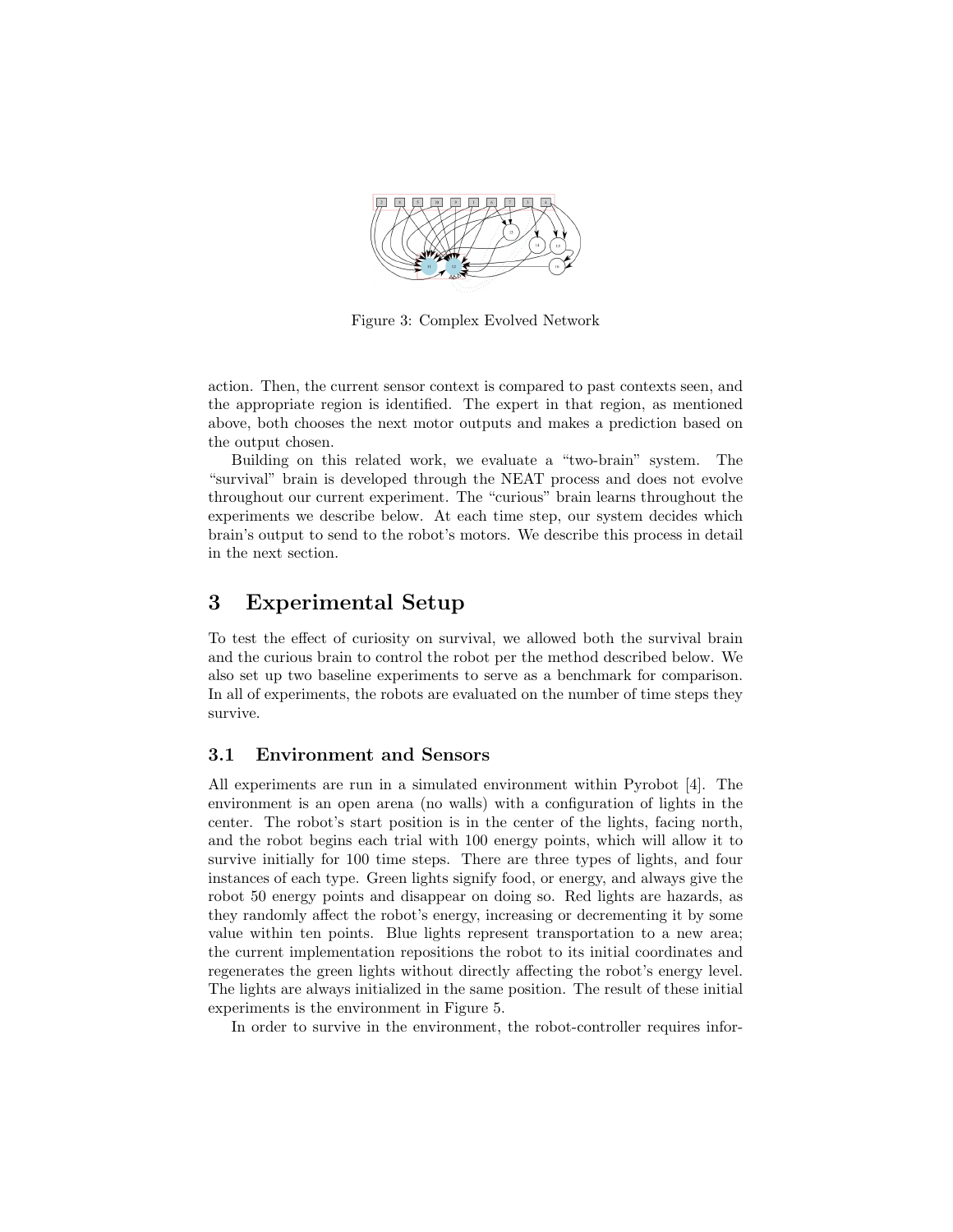

Figure 4: Flow Chart for IAC at Timestep i

mation on the lights surrounding it, and produces values for the left and right motors. The values are scaled to values between -1 and 1, with 0 representing no motion in the motor. The simulated robot has two light sensors, no sonar information and no camera. The robot is only equipped with light sensors on its front side. Each light sensor gives two readings: the brightness of the light and its RGB value, and we preprocess the light input so that the robot can detect amounts of green, red, and blue light, which are the values given as input to both survival and IAC brain. This preprocessing step also represents a reduction in complexity in order to facilitate the experiment - red, green, and blue lights do not overlap in RGB value, thus simplifying our task. In addition, we combine the overall brightness values with the proportion of colored light to get a single value–the amount of mono-colored light it observes. Also, the IAC brain requires as input the amount of energy the robot has at each time step. Energy is not detected through a sensor but rather is given to the curious brain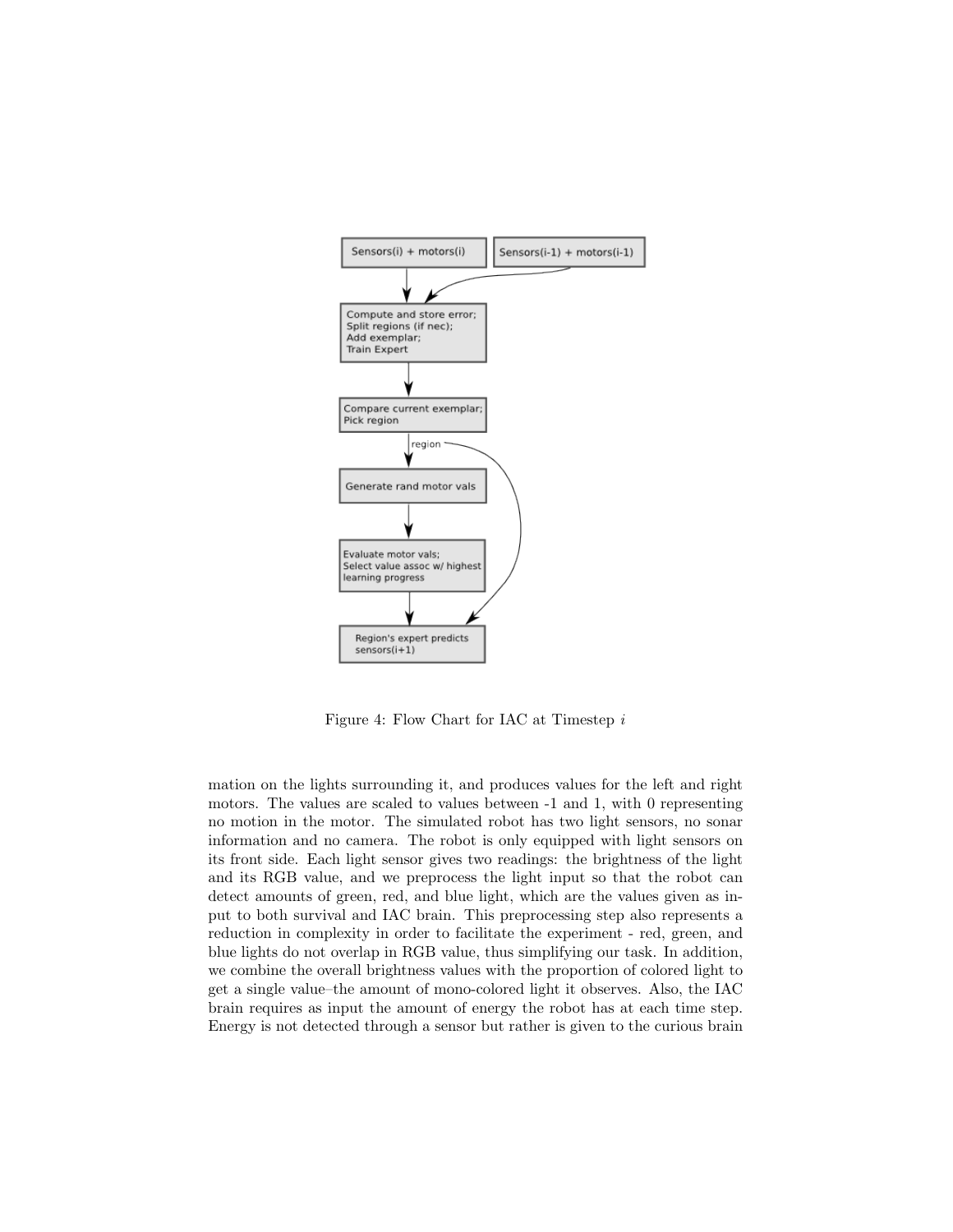

Figure 5: Resulting Environment

directly. Although this represents some human intervention, it is not an unreasonable sensor for a creature to have (whereas, its global position, for instance, might be).

### 3.2 Survival Brain

As we mentioned above, at each step the motor output comes from one of two brains. The survival brain is a neural net evolved through NEAT. Its weight and topology remain fixed throughout the current experiment. The neural net was evolved by evaluating individuals in the environment shown in Figure 5. The phenotype of each individual controller was generated randomly, through the evolutionary process, and then allowed to run for three trials in the survival world. In this evolution, the environment contained only green lights, potential energy. The robot was again given only light sensors, and the green value and brightness measure was given as input to the neural net. At each time step, the robot lost an energy point, and could only increase its lifespan by collecting green lights. The fitness function used to produce this behavior was general: the number of time steps survived. In about 20 generations, NEAT found solutions to this problem, namely, robots that moved towards green light when they detected it. In the current experiment we use the topology in Figure 2 to produce motor output. The survival brain generates a motor output suggestion at every time step although it may not always be executed.

#### 3.3 Curious Brain

The second brain used to generate motor outputs is the curious brain, which is an implementation of IAC. This brain is not fixed at the start but rather constantly learns as it sees more input. The curious brain takes light values and the robot's energy value as input. Even when the curious brain's motor outputs were not executed, it learns about the robot's environment. So, at each time step, the curious brain evaluates its sensorimotor context (based on current sensors and its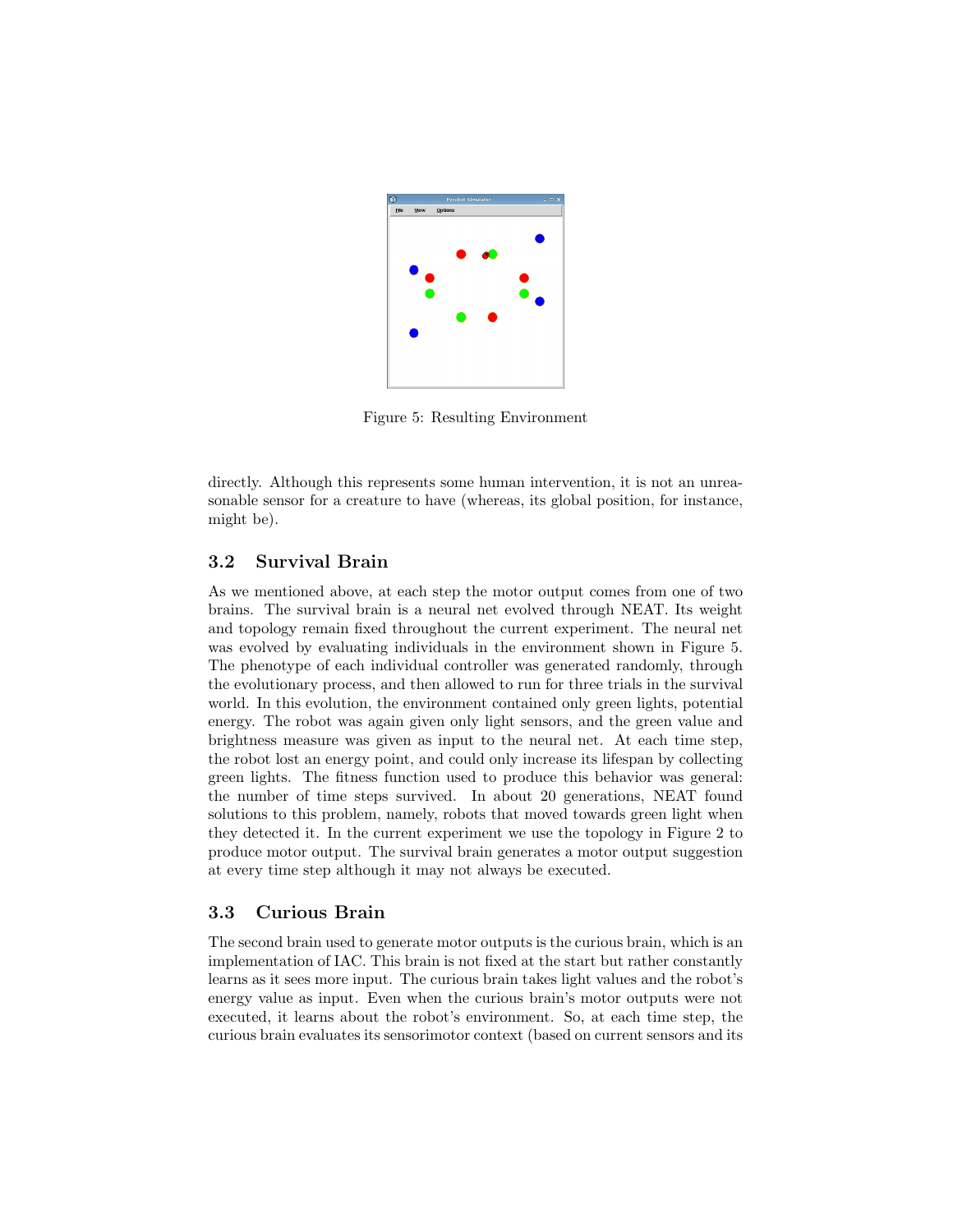previous motor actions). It does two things: computes the prediction error from the last time step, and makes a new motor output suggestion and prediction. If the last motor output was suggested by the survival brain, it makes a prediction about that and compares it to the current sensor context, just as it would have if the motor decision was generated by the curious brain itself. After computing and updating the error for a region, the curious brain compares its sensorimotor context to exemplars of regions it has seen before, picks a motor output (out of a randomly generated set) that will place it nearest the region with the highest learning progress, and then uses the expert in the relevant region to predict its next sensor values (light and energy values).

We expect that as a trial progresses, the green lights will become "boring" (have low learning progress), because they are very predictable, that red lights will also become "boring", because they are completely unpredictable, and that blue lights will be interesting for a while, because interaction with them will be rare (as soon as the robot moves over them, it is moved back to its starting position), but they are predictable. Finding the blue lights should lead the robot to more food for at least as long as the blue lights remain interesting. In fact, our trials do not last long enough to show discrete learning stages, and we discuss the reasons for that in Results. To test our implementation of IAC, we allowed a robot to survive for thousands of steps in a slightly altered environment. For this test, there was one red, one blue, and one green light. The green light did not disappear when the robot passed over it, instead remaining as a continual source of food, and the blue light simply repositioned the robot. The red light was as described above. We found that in general, the results of the robot's focus are as shown in Figure 6. The x-axis represents time, and the y-axis, percentage of time spent on top of a particular color of light. The red and green lines show alternating peaks that diminish in height over time; the robot is first interested in one, and then the other, and then eventually in neither as it learns to predict them or stop trying. The blue line always seems low, in fact it should be because the robot cannot focus on blue for very long, but the peaks in blue increase as red and green decrease. This is essentially the behavior we predicted.



Figure 6: Focus of Curious Brain over 2000 Steps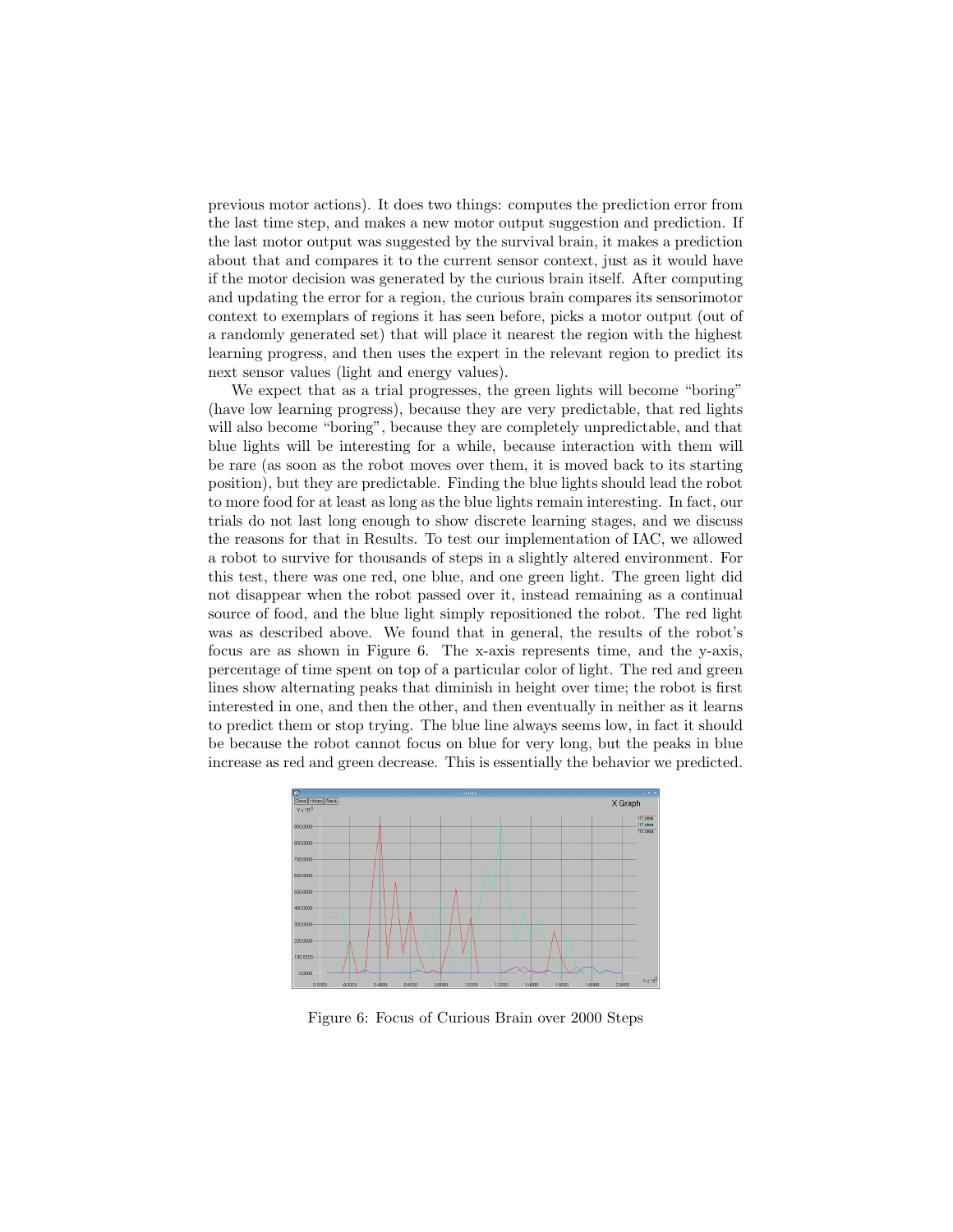#### 3.4 Decision Tree

At each time step both survival and curious brain generate a suggested motor output. Survival brain always generates the motor action that will place the robot nearest a green light. Curious brain generates a motor action that will push the robot towards an interesting region (one with high learning progress). The execution of one of these outputs is decided by a decision tree, shown in Figure 7. The idea is this: if the robot is running low on energy (or "hungry") and there are lights available and in sight, it ought to move towards them; if the robot is low on energy and there is no light available, or not in sight, it ought to explore its environment in hopes of finding more; if the robot is not low on energy it ought to learn about its environment. In this step, we do give the robot information about its environment that it did not directly collect through its sensors - the amount of lights left in the arena. This ensures that the robot does not waste time seeking lights that do not exist, but in a completely robust system, this decision might be left to the robot.



Figure 7: Decision Tree for Choosing Motor Values

The robot is initialized with a "hungry" state; this is so that survival action will prime the curiosity system so that it creates exemplars even while the curiosity system is not running.

#### 3.5 Baseline Controllers

In order to evaluate our "dual-brain" system, we construct two baseline controllers to compare it to. These controllers are evaluated in the same environment as the survival/IAC brain. The first baseline is the simplest: just the survival brain. With this baseline, we are evaluating how long a robot can survive in this environment if it is trained only to navigate to green lights. We expect that this brain will be very efficient at finding the green lights, giving it at least 200 more energy points (4 green lights at 50 points each) in addition to the 100 starting energy points. It is possible that in the process of navigating to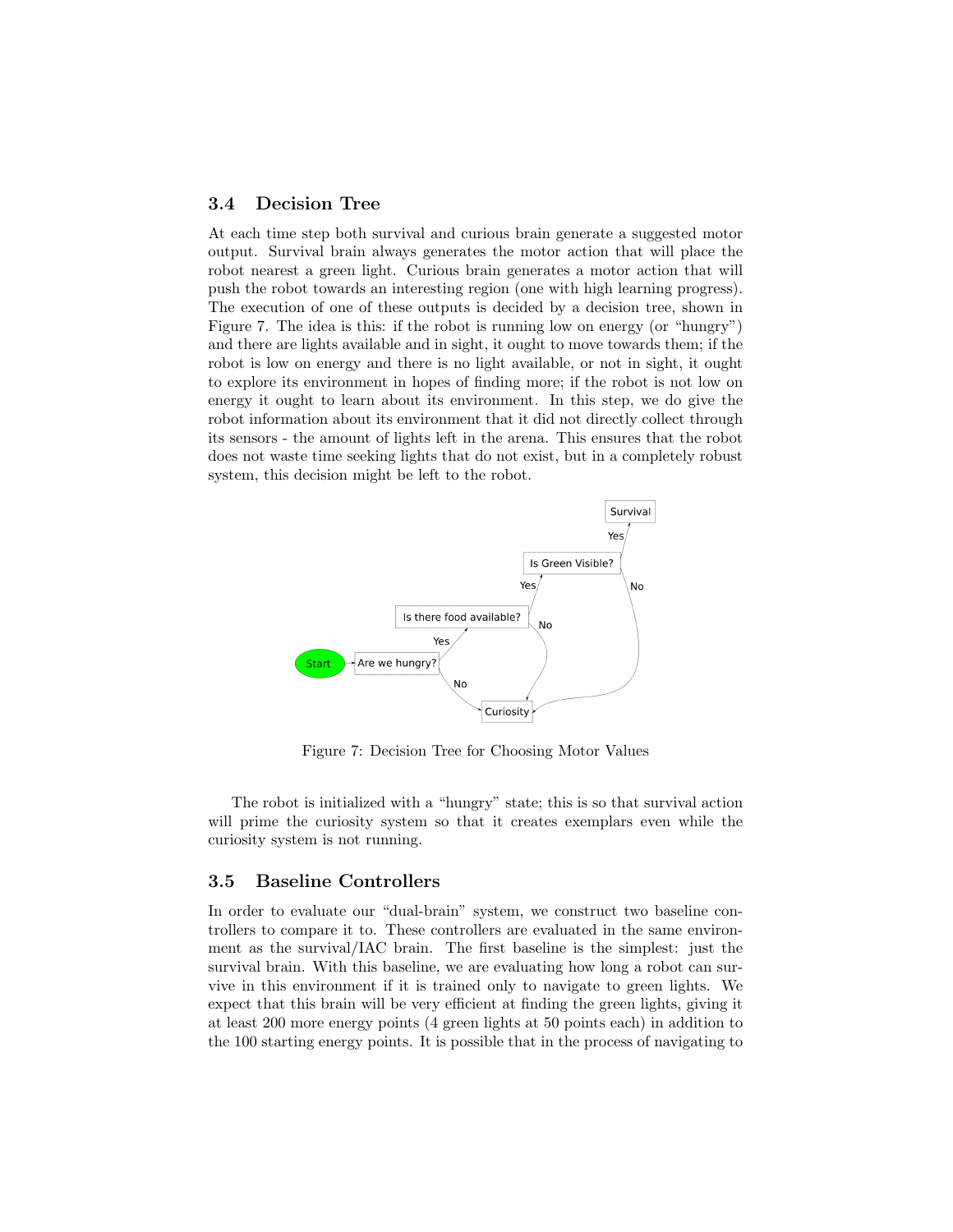a green light, the robot may pass over a red light, changing its energy randomly, however the blue lights should be out of reach to this brain, and therefore no great leaps in survival time should be achieved.

The second baseline more closely mirrors the current "dual-brain" design. However, instead of switching to a curiosity mode when it has high energy or no greens are available, it choose random motor values. We expect that this brain will not only collect at least the four initial greens (through its survival brain), it will occasionally traverse a blue light, either by navigating directly to it, or by beginning its survival path to green lights from a new position, such that a blue light is between it and the nearest green. This brain may not be motivated to find blue or red lights, indeed it is not learning, but by moving randomly may encounter them.

### 4 Results

Over the course of our series of experiments, we achieved significantly different results between the baseline survival-only brain, the Survival/Random brain,and experimental hybrid Survival/IAC brain. Much of the qualitative observational differences we noticed corresponded to differences in quantitative performance. We performed one hundred trials on each brain and recorded the overall performance of the brains in Figure 8.

|                    | Survival Only | Survival + Random Survival + IAC |      |
|--------------------|---------------|----------------------------------|------|
| Average Fitness    | 298           | 295                              | 340  |
| <b>Min Fitness</b> | 160           | 63                               | 90   |
| Max Fitness        |               | 952                              | 1096 |

Figure 8: Decision Tree for Choosing Motor Values

### 4.1 Survival-Only

After training a controller with NEAT in an environment with only green lights, we tested the product of the evolution in our more complex environment. Having predicted that this robot would seek green lights efficiently and little else, we saw our predictions realized as the robot maneuvered to all four green lights, before stopping and doing nothing else until it died. Over one hundred trials, the robot had an average fitness of 298, and a small range (254) over the data. We suspect most of this range was due to the random effect of the red lights which were placed in an area that was in the path that the green-finding survival brain took to collect energy. In earlier experiments we noticed that it sometimes ran over blue lights entirely by accident; we reconfigured the environment so that this would not happen.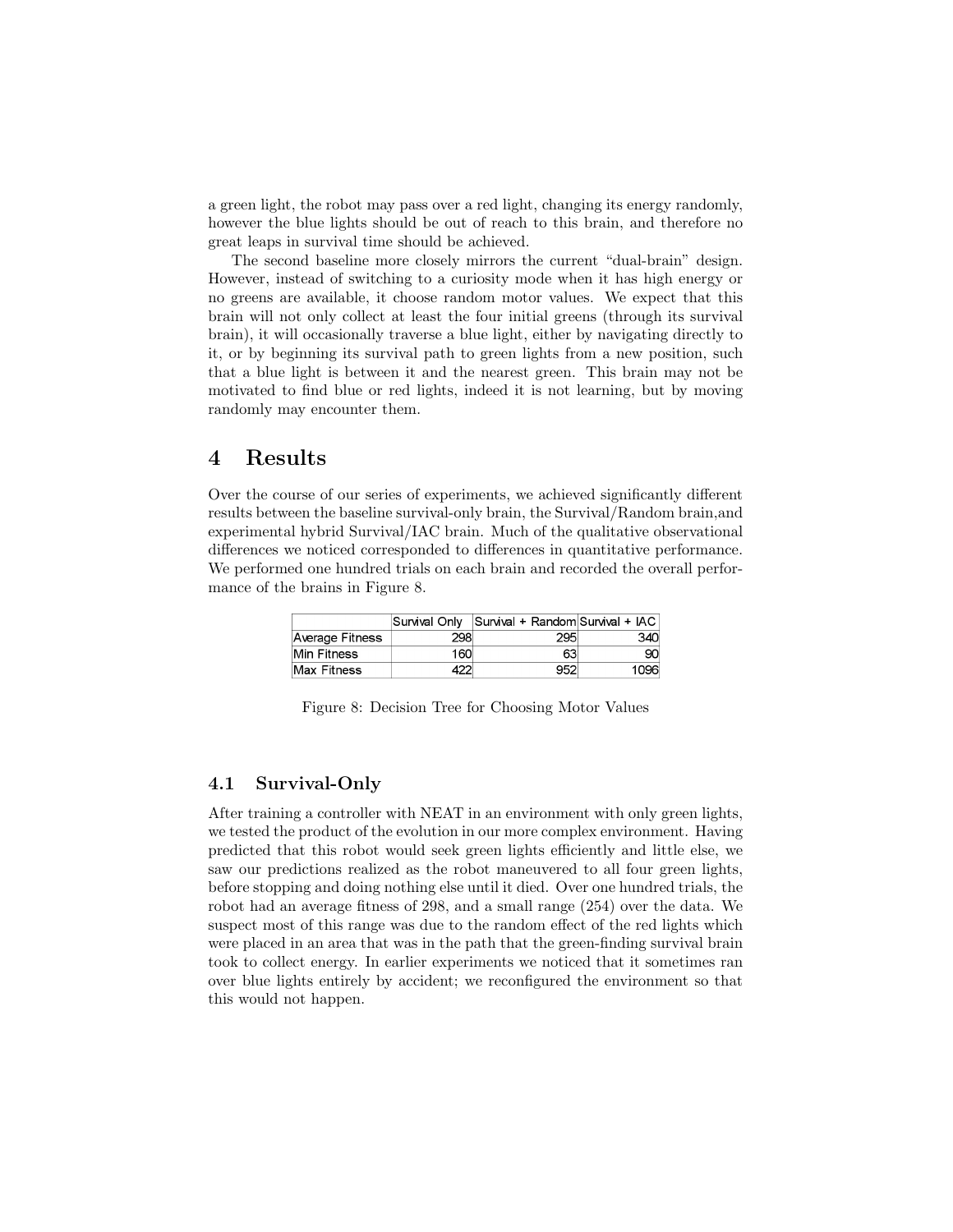#### 4.2 Random and Survival

Our second baseline was a hybrid brain of the NEAT-evolved survival brain and a brain which would simply pick random values for its motor values. Like the IAC hybrid, it was designed to switch to a random mode whenever its energy reached a certain ceiling value, or when there was no green available.

We observed that quantitatively, it did no better than Survival only, with an average fitness of 295. However, the range was much wider, 889. In some situations it did much worse than the Survival-only brain, usually as a result of its random algorithm taking it too far from the lit area to be able to find the green lights when it grew low on energy again. Often the random motion did not result in net movement; instead the robot would move back and forth until it grew hungry, and as such essentially wasted time while it gradually became hungry, whereas the survival-only brain would instantly seek new lights in these cases. Sometimes, however, it would find blue lights to refresh the array of greens, and therefore would last over twice as long as it would with only the original setup.

#### 4.3 Our IAC Hybrid

Finally, we tested our NEAT-evolved controller in conjunction with the IAC brain and observed the results. We noticed an average fitness of 340 and a range of 1006. More importantly however, was the statistical significance (ttest) comparisons we made. We observed  $P = 0.011$  between Survival and IAC, and  $P = 0.019$  between the Random hybrid and IAC. This suggests that the performance of the two systems was dramatically different.

The qualitative observations we made seem to support this. Overall, the robot remained fixated on input (lights) and so did not wander off the open arena. In addition, the processes it used to shift itself frequently resulted in novel situations so that when the survival brain kicked in, it found new lights that it would not otherwise run over. Occasionally it would find blue lights by accident, running them over from behind while trying to predict its light sensors as they were pointed at other lights. Other times it would run over them intentionally, getting close up.

One other phenomenon we observed was a process of red fixation. As IAC tried to predict its subsequent energy values, the unpredictible change associated with red lights resulted in much initial interest. Sometimes the robot would become "bored" and wander away, and sometimes its energy would be depleted by the red before the robot could become bored. Recall that we saw this patterning in Figure 6, where the robot would fixate on one color, become bored, and place itself on another color. Gradually its periods of fixation on both green and red lights would become shorter.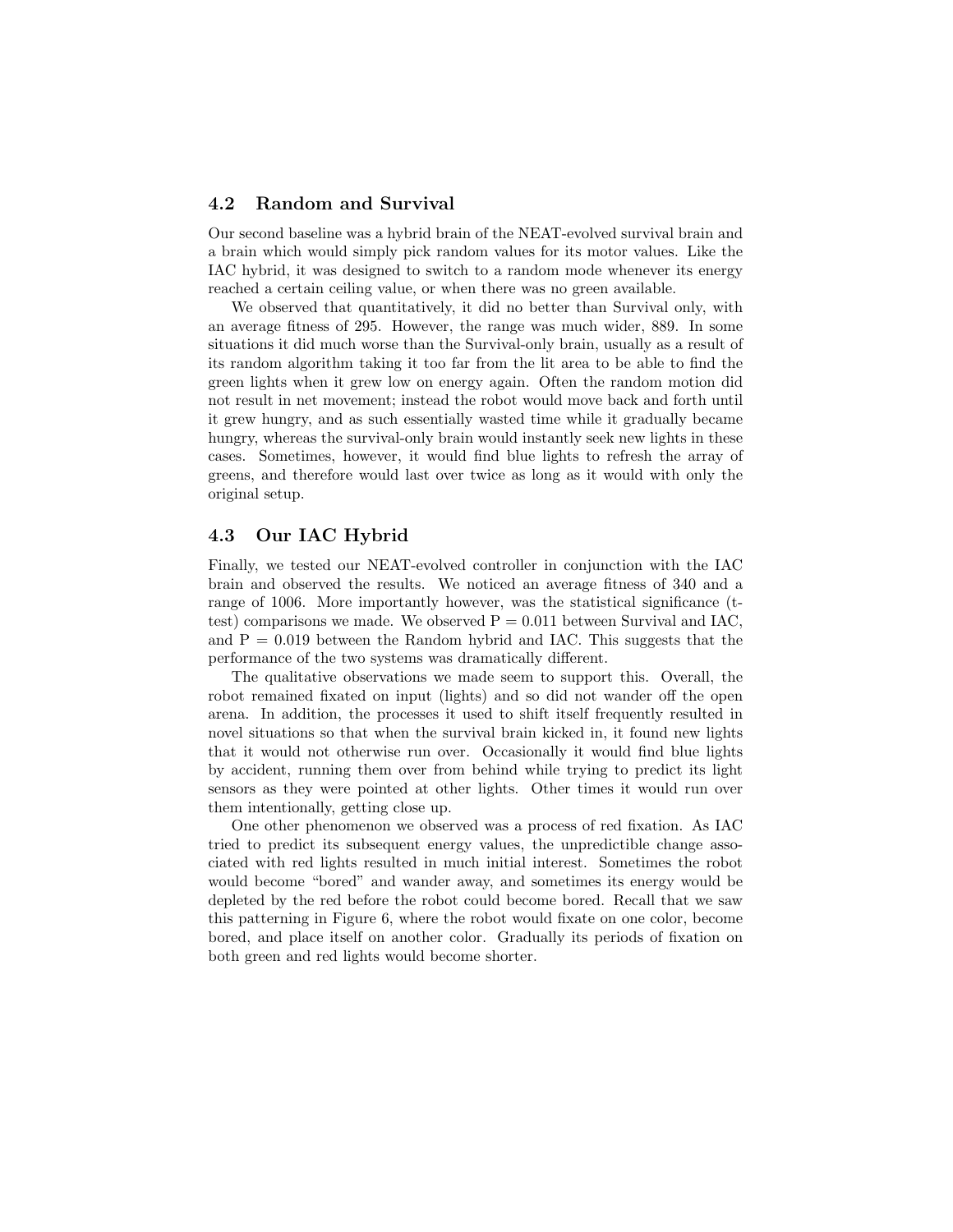### 5 Conclusion

We have shown that combining a NEAT-evolved brain trained in a simple environment with a curious brain that predicts its sensors can achieve greater evolutionary success in novel environments than a brain evolved with the simple fitness function alone, or a brain that generates random motions. This requires careful managing of the input arrangement and construction of the environment.

Future work in this topic may include stretching evolution over the experimental setup once again; for instance evolution may guide the robot's choice between food-seeking behavior and curious behavior, instead of having the human decide. Evolution could also learn to "fine-tune" curiousity processes, resulting in a robot choosing (based on sensor inputs) which curiosity regions are good to focus on, which would hopefully lead to a decreasing of interest in randomness, or possibly distinguish "good" randomness (for instance, lights that always add variable amounts of energy) from "bad" randomness (lights that drain variable amounts of energy). This might also be achieved through a system of internal rewards, whereby the robot is rewarded for having energy. A system of rewards must be careful not to degenerate into a task-based architecture.

In addition, we performed all our work in an open obstacle-less simulated environment. In bringing our observations to the real world, it may be necessary to add sonar/laser sensors. However, previous experiments with IAC suggest that it has difficulty processing excessive numbers of inputs. Therefore, it may be necessary to add another learning algorithm, such as Growing Neural Gas, to process the inputs before they are given to IAC.

Finally, varying the environment could result in novel situations. Actually having the blue light change the arrangement of the lights in the next configuration (representing truly novel surroundings) and combining this with a more intelligent curiosity seeker (one that distinguishes different regions of curiosity) may result in a robot seeking novel environments through blue lights–in other words, learning to find optimum curiousity points in a general fashion, instead of having to rely on pure causal relationships between motor/sensor values at one time step and the next. Unfortunately, this meta-curiosity is outside the scope of our current project.

## 6 Acknowledgments

We would like to thank Lisa Meeden for her guidance in this work, and our Adaptive Robotics classmates for their suggestions throughout the process.

### 7 References

[1] Oudeyer, Pierre-Yves, Frederic Kaplan, and Verena Hafner. (2007). Intrinsic motivation systems for autonomous mental development. IEEE Transactions on Evolutionary Computation, 2.2